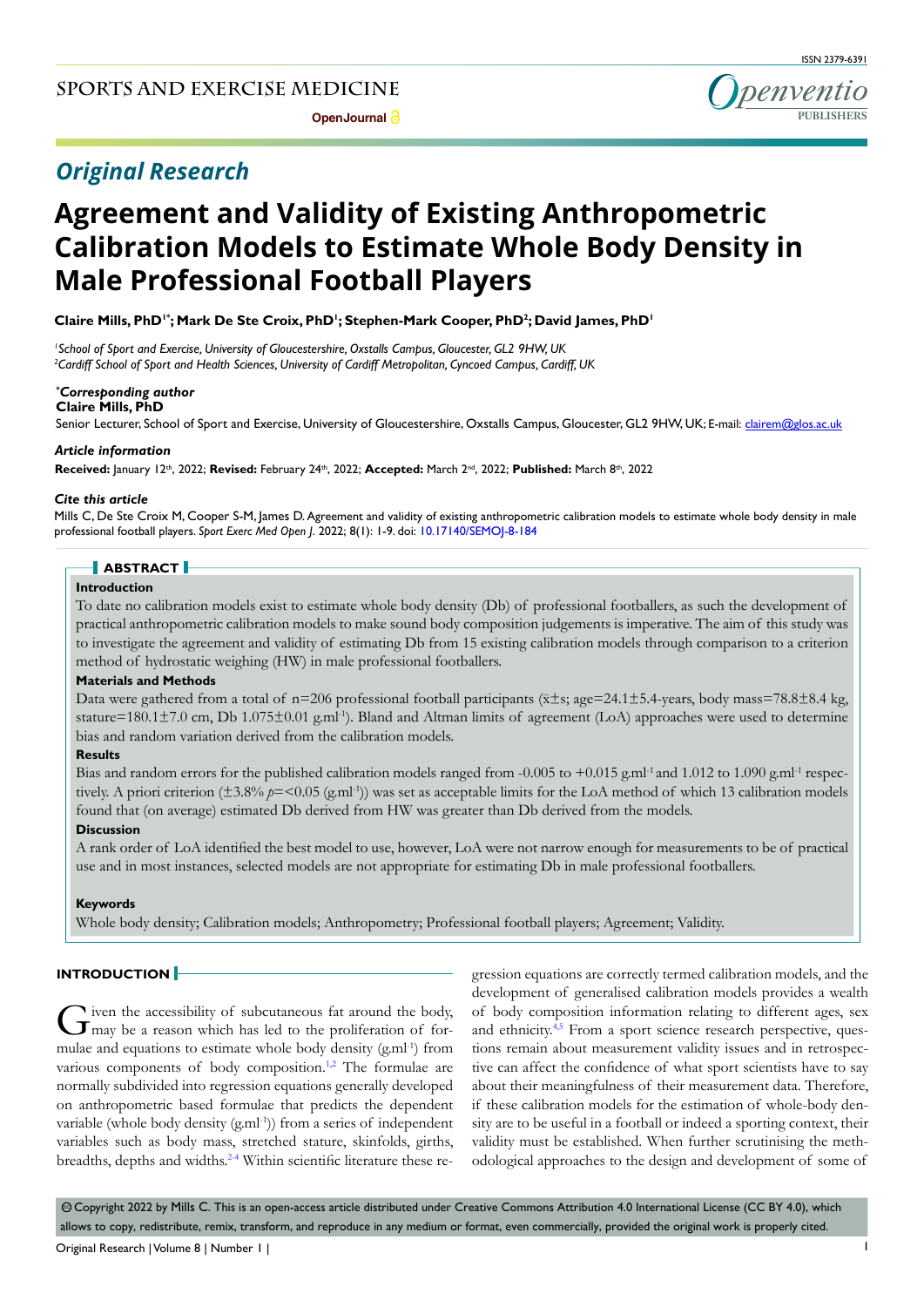

the most popular calibration models, various limitations quickly become apparent. These limitations are no means exhaustive and could be replicated in other limitations, never-the-less they account for four main areas of concern:

# **Limitation 1: The Number of Variables Used as Individual Components within a Calibration Model**

Questions have risen relating to the restrictive range of anthropometric measures used within a calibration model and in particular, the anthropometric site location[.4,](#page-6-2)[6](#page-6-3) What is evident is that of the most commonly used approach of four main skinfold sites of the biceps, triceps, suprailiac and subscapular which have been all or partly used within calibration models for young adult men.<sup>7-10</sup> The reason why these specific measures were used in their models is likely to be because of their impact on the estimation of whole body density (g.ml<sup>-1</sup>). Another possible reason could be the recommendations from previous research indicating that the site location provides an accessibility advantage, although this is unclear.

# **Limitation 2: The Emphasis of How Variables are Used Interchangeably within a Calibration Model**

In some instances, the manner in which the body composition variables are used interchangeably within the calibration model regression equation can provide an outcome with a different bias, which can result in significant errors in whole body density (g.ml-<sup>1</sup>).<sup>11-13</sup> Examination of various calibration models found that some variables were provided as stand-alone outcomes, some as a combination of summed variables, some squared or even logged. What is often not discussed in calibration studies, is whether there have been any collinearity issues. As collinearity can potentially have an impact on the validity of the predictors in the models, what is concerning that given the wide range of anthropometric variables that are used within the development of these calibration models, that this has not been flagged as a concern or appear to be addressed by the authors in their findings.<sup>[14,15](#page-7-0)</sup>

# **Limitation 3: The Sample Size Employed when Developing a Calibration Model**

Too frequently the restrictive nature of the sample sizes raises concern over its practical use with a given population due to its predic-tive nature of the calibration model.<sup>[16,17](#page-7-1)</sup> It is important to consider recommendations by Atkinson<sup>[17](#page-7-2)</sup> and Sun et al<sup>18</sup> where the larger the sample size, the more statistical power, with recommendations to achieve 9 participants per variable.<sup>17-19</sup> Yet, literature investigated indicated that this this is not the case, thereby questioning the confidence and usefulness of such calibration models on a population of professional footballers[.18](#page-7-3)

# **Limitation 4: The Use of Inappropriate Analytical Methods and the Lack of Cross-Validation Approaches When Designing a Calibration Model**

If these calibration models are to be useful in a football context, their predictive accuracy for the estimation of whole body density must be established through careful examination using the most

appropriate analysis methods.<sup>6,20,21</sup> The majority of the calibration studies investigated used stepwise linear regression analyses as a method of choice, and none of them employed the Bland et al<sup>[26](#page-7-5)</sup> 95% limits of agreement analyses. Given that this approach was first introduced in the biostatistics literature by Altman and Bland<sup>[22](#page-7-6)</sup> and recommended to the sport science community by Nevill et  $al<sup>23</sup>$  $al<sup>23</sup>$  $al<sup>23</sup>$ previous calibration models did not have access to these analyses. On another note, the calibration model(s) should be cross-validated by comparing values in a different sample of participants drawn from the population of interest, than those originally used to develop the calibration model, in order to test the accuracy of the prediction results.[4,5](#page-6-2) Too frequently however, the sample sizes for cross-validation, and the range of variables considered, have been too restrictive to be effective indicators of the predictive nature of the existing calibration models.<sup>16,17</sup> Of the fourteen most commonly used calibration models within the literature, only the Jackson et  $al<sup>24</sup>$  $al<sup>24</sup>$  $al<sup>24</sup>$  model was found to have cross validated their model, where they used a sample of n=308 male participants to develop and n=95 to cross validate their model. Yet the remaining 13 calibration studies did not cross-validate their models and one plausible reason was due to their low sample sizes and cross-validation was not an option. What is disappointing is none of these studies discussed why cross-validation was not conducted, which in itself is a fundamental error.

With these limitations in mind and the number of calibration models available, it is still questionable to whether the majority of these calibration studies are robust when estimating whole body density (g. ml<sup>-1</sup>) in professional footballers. Therefore, careful examination of the validity of the whole body densities predicted by these models is warranted. Hence, the aim of this study was to determine the agreement and subsequent validity from a range of previously published calibration models used to predict whole body density (g.ml-1) determined from hydrostatic weighing as the criterion measurement method. The data entered into the models were gained from careful measurements with known reliability from Mills et al<sup>25</sup> study, the sample size was large ( $n=206$  participants) and the criterion validity was determined with reference to Bland et al<sup>26</sup> 95% limits of agreement approach.

# **MATERIALS AND METHODS**

#### **Participants and Recruitment**

Participants included two hundred and six Fédération Internationale de Football Association (FIFA) registered contracted professional football players  $(\overline{x} \pm s; \text{ age}=24.1 \pm 5.4\text{-years}, \text{ body})$ mass=78.8±8.4 kg, stretched stature=180.1±7.0 cm and whole body density= $1.075\pm0.010$  (g.ml<sup>-1</sup>) who were all over 18-years of age and free from disease. They were recruited from eight professional football clubs that represented Barclays Premiership, npower Championship, npower League One, npower League Two and Blue Square Premier Leagues during the 2007-2008, 2008-2009 and 2009-2010 playing seasons. All participants completed a health screening questionnaire and agreed to take part in the study by giving their informed consent. Ethical approval was granted from the University of Gloucestershire (UK) Research Ethics Committee (MIL-UOGREC/10).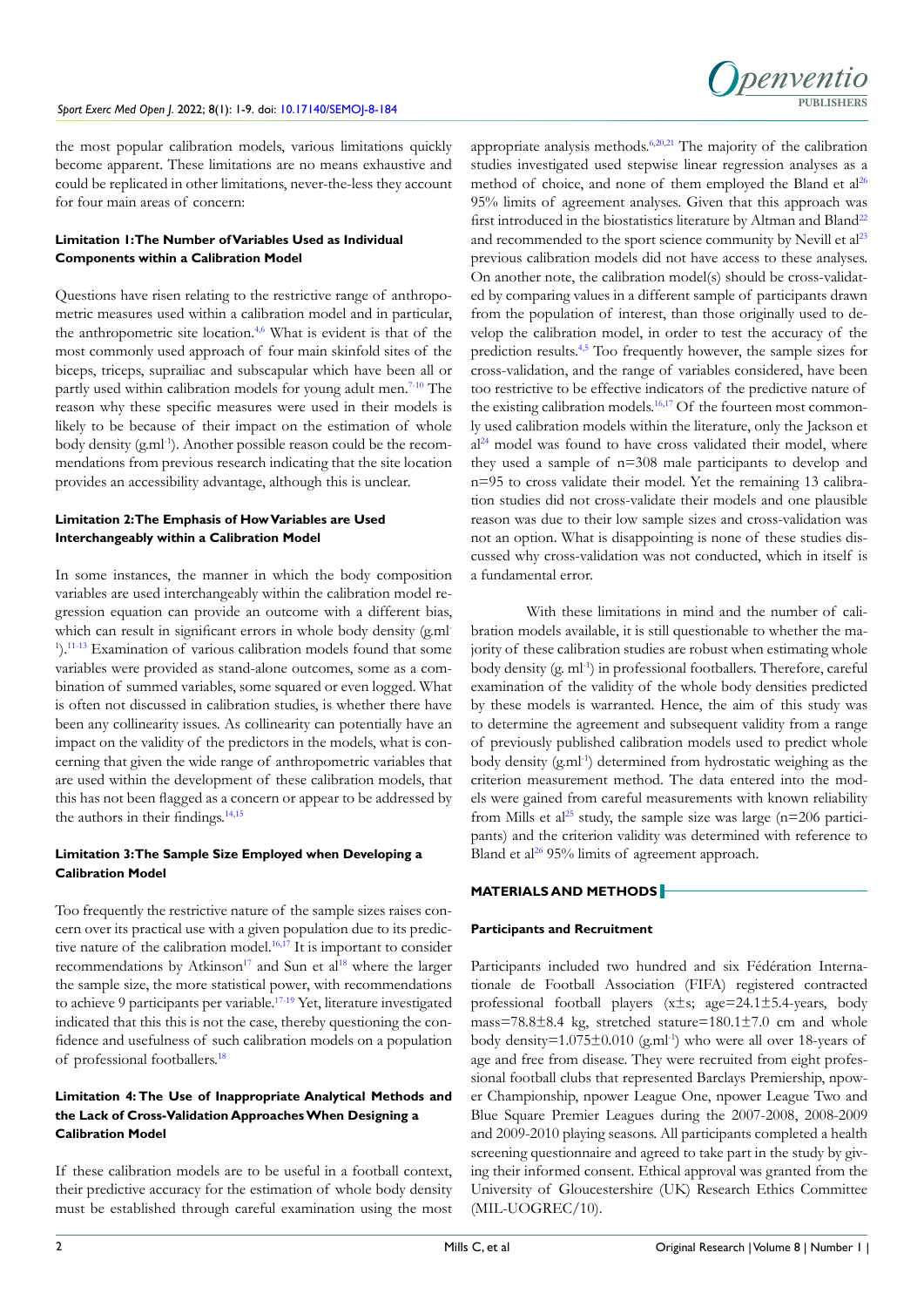

### **Procedure**

This study needed to interrogate the degree to which models could potentially be applied to the present population of male professional football players. All potential calibration models were considered, and a selection criterion was put in place for accepting or rejecting them for further investigation (Table 1). Of the 18 models identified, 4 models were rejected on the basis that they required the chest skinfold to be measured, which is considered

| Table 1. Calibration Models for Consideration |                     |                                         |              |                  |                            |                              |                              |                                    |                                         |
|-----------------------------------------------|---------------------|-----------------------------------------|--------------|------------------|----------------------------|------------------------------|------------------------------|------------------------------------|-----------------------------------------|
| Author(s)                                     | <b>Sample</b><br>No | <b>Sample</b><br><b>Characteristics</b> | Country      | <b>Ethnicity</b> | <b>Skinfold</b><br>Caliper | Age                          | <b>Body</b><br>Mass          | <b>Stretched</b><br><b>Stature</b> | <b>Accept or</b><br><b>Reject Model</b> |
| Brožek et al <sup>45</sup>                    | 159                 | University students                     | <b>USA</b>   | Undisclosed      | Undisclosed                | $\overline{\times}$ 20.4     | $\overline{\mathbf{x}}$ 69.1 | $\overline{x}$ 177.8               | Rejected                                |
| Pascale <sup>46</sup>                         | 88                  | <b>Soldiers</b>                         | <b>USA</b>   | Caucasian        | <b>Medical Nutrition</b>   | 17.0-25.0                    | 49.7-109.8                   | 94.0-193.0                         | Rejected                                |
| Durnin et al <sup>7</sup>                     | 60                  | <b>Volunteers</b>                       | Scotland     | Undisclosed      | Harpenden                  | $18.1 - 33.8$                | 43.6-95.6                    | 154.8-192.0                        | Accept                                  |
| $S$ loan $31$                                 | 50                  | University students                     | South Africa | Undisclosed      | <b>Medical Nutrition</b>   | 18.0-26.0                    | 57.8-85.7                    | 163.0-191.0                        | Accept                                  |
| Wilmore et al <sup>32</sup>                   | 133                 | University students                     | <b>USA</b>   | Undisclosed      | Lange                      | 16.8-36.8                    | 53.2-121.2                   | 159.0-193.4                        | Accept                                  |
| Sloan et $al35$                               | 50                  | <b>Volunteers</b>                       | Scotland     | Undisclosed      | <b>Medical Nutrition</b>   | 18.0-26.0                    | Undisclosed                  | Undisclosed                        | Accept                                  |
| Forsyth et $al^{36}$                          | 50                  | University sports students              | <b>USA</b>   | Undisclosed      | Lange                      | 19.0-22.0                    | 68.5-85.9                    | 178.4-179.6                        | Accept                                  |
| Forsyth et $al^{30}$                          | 50                  | University sports students              | <b>USA</b>   | Undisclosed      | Lange                      | 19.0-22.0                    | 68.5-85.9                    | 178.4-179.6                        | Accept                                  |
| Katch et al <sup>33</sup>                     | 53                  | University sports students              | <b>USA</b>   | Caucasian        | Lange                      | $18.0 - 21.0$                | 62.8-80.0                    | 169.4-183.4                        | Accept                                  |
| Behnke et al <sup>37</sup>                    | 54                  | University students                     | <b>USA</b>   | Undisclosed      | Undisclosed                | Undisclosed                  | Undisclosed                  | Undisclosed                        | Accept                                  |
| Durnin et al <sup>8</sup>                     | 209                 | Sports enthusiasts                      | Scotland     | Undisclosed      | Harpenden                  | 17.0-72.0                    | 49.8-121.4                   | 150.0-193.0                        | Accept                                  |
| Wickkiser et al <sup>38</sup>                 | 65                  | American footballers                    | <b>USA</b>   | Undisclosed      | Lange                      | $\overline{\mathsf{x}}$ 17.2 | $\overline{\mathsf{x}}$ 88.0 | $\overline{x}$ 182.5               | Accept                                  |
| Pollock et $al24$                             | 95                  | <b>Volunteers</b>                       | <b>USA</b>   | Undisclosed      | Lange                      | 18.0-22.0                    | 74.6-82.2                    | 179.6-179.8                        | Rejected                                |
| Jackson et al <sup>24</sup>                   | 403                 | <b>Volunteers</b>                       | <b>USA</b>   | Undisclosed      | Lange                      | $18.0 - 61.0$                | 54.0-123.0                   | 163.0-201.0                        | Accept                                  |
| White et $al38$                               | 58                  | American footballers                    | <b>USA</b>   | Undisclosed      | Undisclosed                | $\overline{\mathbf{x}}$ 19.9 | $\overline{\mathsf{x}}$ 89.7 | $\overline{\times}$ 182.0          | Accept                                  |
| Lohman <sup>9</sup>                           | 61                  | University students                     | <b>USA</b>   | Undisclosed      | Undisclosed                | Undisclosed                  | Undisclosed                  | Undisclosed                        | Accept                                  |
| Thorland et $al^{10}$                         | 4                   | Athletes of national calibre            | <b>USA</b>   | Undisclosed      | Lange                      | $16.5 - 18.4$                | 56.2-78.8                    | $167.9 - 185.1$                    | Accept                                  |
| Withers et al <sup>47</sup>                   | 207                 | State representatives                   | <b>USA</b>   | Undisclosed      | Harpenden                  | $15.4 - 39.1$                | $53.3 - 117.3$               | $154.1 - 215.1$                    | Rejected                                |
|                                               |                     |                                         |              |                  |                            |                              |                              |                                    |                                         |

| <b>Table 2.</b> Calibration Models for the Prediction of Body Density (g.ml <sup>1</sup> ) |                                                                                                                                                                                                                                         |  |  |  |
|--------------------------------------------------------------------------------------------|-----------------------------------------------------------------------------------------------------------------------------------------------------------------------------------------------------------------------------------------|--|--|--|
| Durnin et al'                                                                              | $Db=1.1610-0.0632$ X<br>Where $X = \log_{10}$ of the $\sum$ of biceps, triceps, subscapular and suprailiac skinfolds                                                                                                                    |  |  |  |
| $S$ loan $31$                                                                              | Db=1.1043-0.001327 (X)-0.001310 (X)<br>Where $X_i$ =front thigh skinfold, $X_i$ =subscapular skinfold                                                                                                                                   |  |  |  |
| Wilmore et al <sup>32</sup>                                                                | Db=1.08543-0.000886 (X,)-0.00040 (X,)<br>Where $X$ = abdominal skinfold, $X$ = front thigh skinfold                                                                                                                                     |  |  |  |
| Sloan et al $^{35}$                                                                        | Db=1.1043-0.00133 (X,)-0.00131 (X,)<br>Where $X$ = anterior thigh skinfold, $X$ = subscapular skinfold                                                                                                                                  |  |  |  |
| Forsyth et al <sup>36</sup>                                                                | Db=1.10647-0.00162 (X <sub>1</sub> )-0.00144 (X <sub>2</sub> )-0.00077 (X <sub>2</sub> )+0.00071 (X <sub>4</sub> )<br>Where $X_i$ =subscapular skinfold, $X_i$ =abdominal skinfold, $X_i$ =triceps skinfold, $X_i$ =mid-axilla skinfold |  |  |  |
| Forsyth et al $^{30}$                                                                      | Db=1.03523-0.00156 (X, )+0.00207 (X, )-0.00140 (X,)<br>Where $X$ =subscapular skinfold, $X$ =biiliocristal breadth, $X$ =abdominal skinfold                                                                                             |  |  |  |
| Katch et $a^{33}$                                                                          | Db=1.09665-0.00103 (X,)-0.00056 (X,)-0.00054 (X,)<br>Where $X$ =triceps skinfold, $X$ =subscapular skinfold, $X$ =abdominal skinfold                                                                                                    |  |  |  |
| Behnke et al $37$                                                                          | Db=1.08543-0.00086 (X,)-0.00040 (X,)<br>Where $X_i$ = abdominal skinfold, $X_i$ = anterior thigh skinfold                                                                                                                               |  |  |  |
| Durnin et al <sup>8</sup>                                                                  | Db=1.1765-0.0744 ( $log_{10}X$ .)<br>Where $X = \sum 4$ skinfolds (triceps, biceps, subscapular and iliac crest)                                                                                                                        |  |  |  |
| Wickkiser et al <sup>38</sup>                                                              | Db=1.10148-0.00118 (X,)-0.00114(X,)+0.00044 (X,)<br>Where $X_i$ = waist circumference, $X_i$ = triceps skinfold, $X_i$ = stretched stature                                                                                              |  |  |  |
| Jackson et $al24$                                                                          | Db=1.0982-0.000815 (X) +0.0000084 (X) <sup>2</sup><br>Where $X=\sqrt{3}$ skinfolds (triceps, abdomen and subscapular)                                                                                                                   |  |  |  |
| White et $a^{38}$                                                                          | Db=1.0958-0.00088 (X,)-0.00060 (X,)<br>Where $X$ -suprailiac skinfold, $X$ -anterior thigh skinfold                                                                                                                                     |  |  |  |
| Lohman                                                                                     | Db=1.1091-0.00052 (X,) +0.00000032 (X,) <sup>2</sup><br>Where $X_i = \sum 7$ skinfolds (triceps, subscapular, mid-axilla, iliac crest, abdominal, front thigh and medial calf)                                                          |  |  |  |
| Thorland et al $10$                                                                        | Db=1.0988-0.0004 $(X1)$<br>Where $X_i = \sum 7$ skinfolds (triceps, subscapular, biceps, supraspinale, abdominal, front thigh and medial calf)                                                                                          |  |  |  |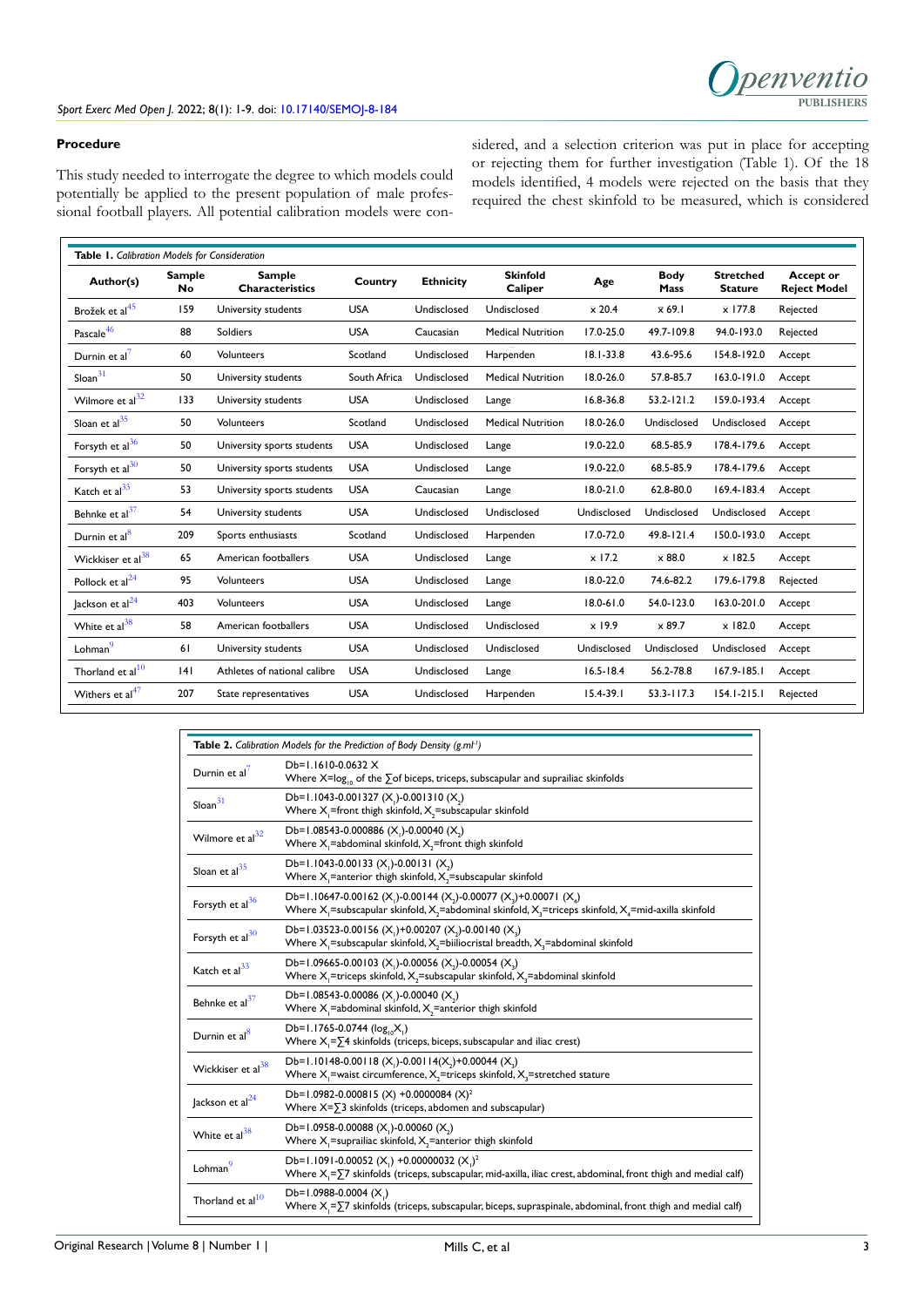

outdated in relation to International Society for the Advancement of Kinanthropometry (ISAK) accreditations. Subsequently, 14 calibration models and the process *via* air displacement plethysmography were accepted to predict whole body density (g.ml-1) in professional football players.

Table 2 provides the components of the calibration model regression equations for the accepted pre-published calibration models used in this study. It is important to note that none of the models were designed specifically for use within professional football players.

# **Statistical Analysis**

In order to establish the requisite indices of validity for each calibration model for participants whole body density (g.ml-1), there were some major elements to be determined: (i) the systematic bias in the whole body density (g.ml<sup>-1</sup>) values between each calibration model, (ii) establish the degree of random variation, (iii) the degree of heteroscedasticity (the condition of un-equal residual variance) which would be investigated by the application of the Bland et al<sup>[26](#page-7-5)</sup> 95% limits of agreement method, finally, (iv) to identify whether the quantification of agreement was narrow enough for the whole body density  $(g.m<sup>1</sup>)$  to be providing practically valid values, thereby, would it have any detrimental effect of the practical use for this population of participants. Therefore a priori was established for the Bland and Altman 95% LoA method that presented acceptable tolerable limits within the context of this study and set at  $±3.8%$  ( $p≤0.05$ ).<sup>[25,](#page-7-9)27-29</sup> For instance, whole body density of 1.075 g.ml-1 could be considered average within the context of this study, therefore ±3.8% acceptable limit, whole body density ranged from 1.034 to 1.116 g.ml<sup>-1</sup> in the studied population. Reports from May-hew et al,<sup>20</sup> Cooper<sup>21</sup> and Heyward<sup>[6](#page-6-3)</sup> suggest that too high whole body density (g.ml<sup>-1</sup>) could pose a possible impact on team selection, conversely too low could be deemed a definite danger to the health and wellbeing of the participant if their training prescription is not carefully considered. When illustrated in this manner, it is clear that the acceptable limits can be used interchangeably with the criterion measurement method to assess whole body density  $(g.m<sup>1</sup>)$  in professional football players.

# **RESULTS**

Table 3 provides an overview of bias, random variation and heteroscedasticity of 95% limits of agreement for all calibration models. Inspection indicated that in 13 of the calibration models (on average) whole body density (g.ml-1) derived from hydrostatic weighing, was greater than whole body density (g.ml<sup>-1</sup>) derived from the models, so there was a positive bias.

Results from the 95% limits of agreement analyses indicated bias (systematic errors) between criterion measured whole body density (g.ml<sup>-1</sup>) and whole body densities predicted by calibration models ranged from 0.005 to 0.009 g.ml<sup>-1</sup> and random errors ranged from 1.012 to 1.079 g.ml<sup>-1</sup>. Thirteen (13) of the 15 calibration models were normally distributed and within acceptable limits thus suggesting underestimation of whole body densities (g.ml-1) of professional football players. In contrast, 2 of the calibration

models by Forsyth et al<sup>30</sup> and Durnin et al<sup>8</sup> found that (on average) whole body density (g.ml<sup>-1</sup>) was lower than whole body density (g.ml-1) derived from the models, so had a negative bias. Results from the 95% limits of agreement analyses indicated negative bias (systematic errors) between criterion and densities predicted by calibration models ranged from  $0.009$  to  $0.015$  g.ml<sup>-1</sup> and random errors ranged from  $1.027$  to  $1.090$  g.ml<sup>-1</sup> thereby indicating overestimation of whole body density (g.ml<sup>-1</sup>) of professional football players.

Figure 1 exhibits the scatter plots of heteroscedasticity to demonstrate the relationship between the criterion method of hydrostatic weighing and each calibration model. The extent to which heteroscedasticity is present in these scores can be quantified by correlating absolute differences against mean scores for calibration model and criterion method values and can be illustrated on a scatter plot of these two variables. Heteroscedasticity for all calibration models demonstrate r values ranging from -0.064 to 0.374% and  $\mathbb{R}^2$ (%) coefficients ranging from 0.00000005 to 0.1398%. All models illustrated heteroscedastic data with deviations from the line of identity between the whole body density (g.ml<sup>-1</sup>) values.

Overall, 7 models indicated statistical significance of  $p=0.01^{7,24,31-34}$  $p=0.01^{7,24,31-34}$  $p=0.01^{7,24,31-34}$  compared to 8 models which indicated a statistical significance of  $p=0.05$ .<sup>[8-10,](#page-6-6)[30,](#page-7-14)35-38</sup> Wider deviation from the line of identity was particularly prevalent with the model developed by Sloan et al<sup>[35](#page-7-12)</sup> and Jackson et al<sup>[24](#page-7-8)</sup> and provided deviation from the line of identity and demonstrated heteroscedasticity. Furthermore, the air displacement plethysmography demonstrates an ordinal scale visual that discriminates intervals between the range, thereby not reflecting visuals like the remaining calibration models and as such can be seen as a deviation.

At this point of statistical analysis, it was worth considering the issue of heteroscedasticity and whether there is a need to find the cause and resolve it. Given that the Jackson et  $al<sup>24</sup>$  $al<sup>24</sup>$  $al<sup>24</sup>$  was the only calibration model which demonstrated heteroscedasticity from Figure 1, a judgement was made not to log transform and therefore keep the data in its present condition. As there can be obvious patterns of distribution within each case, it is therefore important to obtain some clarity over the most appropriate calibration model to use. To avoid repetition when reporting outcomes, Table 4 reports the hypothetical predictions of whole body density  $(g.m<sup>1</sup>)$  of 1.045  $g.m<sup>1</sup>$  for each model and presented in rank order from lowest to highest in terms of differences of agreement indicators.

Examination of the calibration models indicated that Behnke et  $al^{37}$  (lowest) and Forsyth et  $al^{30}$  $al^{30}$  $al^{30}$  (highest) models found there is a bias of  $0.007$  g.ml<sup>-1</sup> and  $0.015$  g.ml<sup>-1</sup> and  $95%$  limits of agreement of  $0.019$  g.ml<sup>-1</sup> to  $0.033$  g.ml<sup>-1</sup> and  $0.015$  g.ml<sup>-1</sup> to  $0.045$ g.ml-1 respectively.

Based on these findings, the issue is whether an error of this magnitude would detrimentally affect anything this research has to say about the participants' whole body density (g.ml<sup>-1</sup>) derived from the chosen calibration models. In other words, could this research replace hydrostatic weighing method with the cali-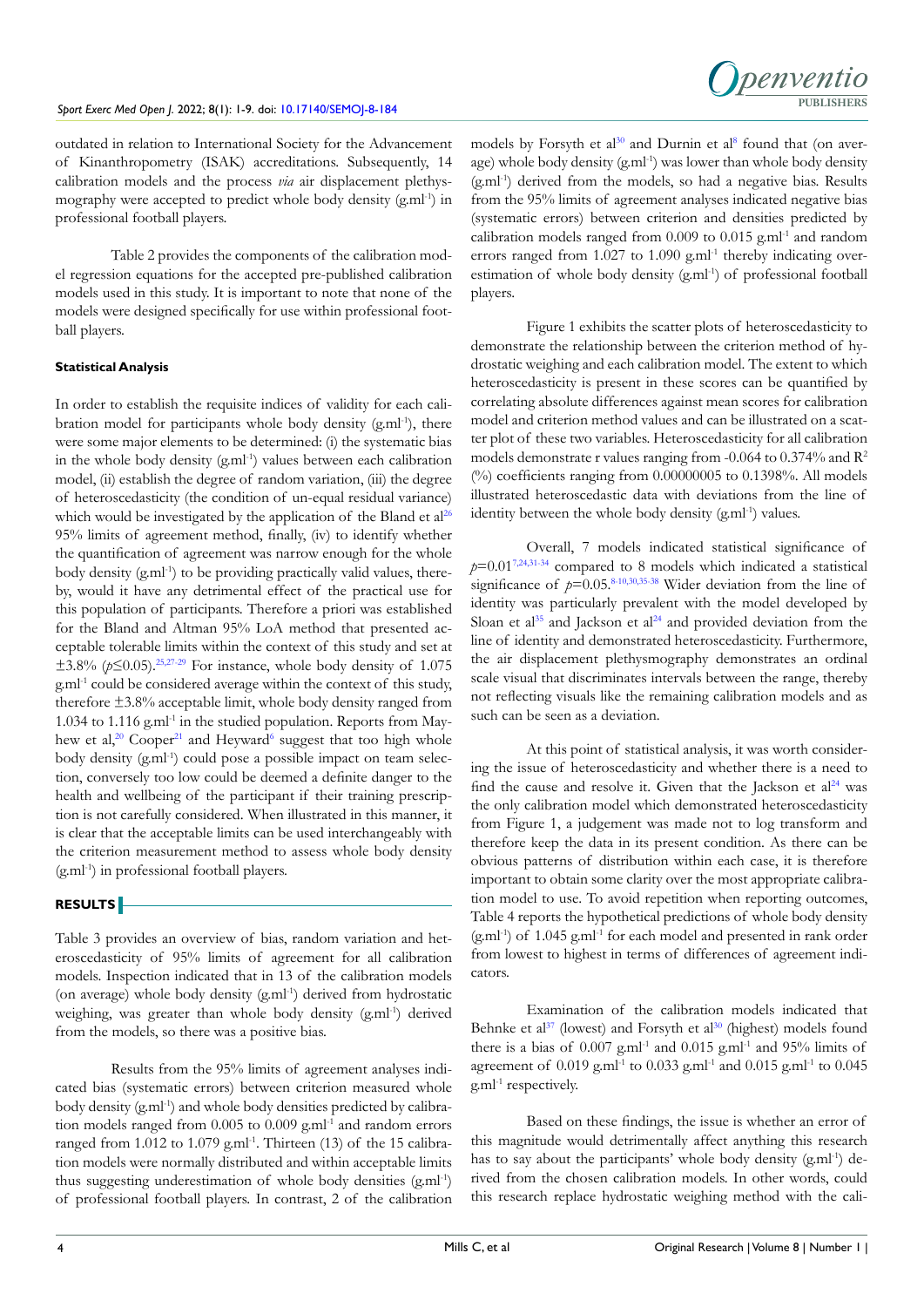

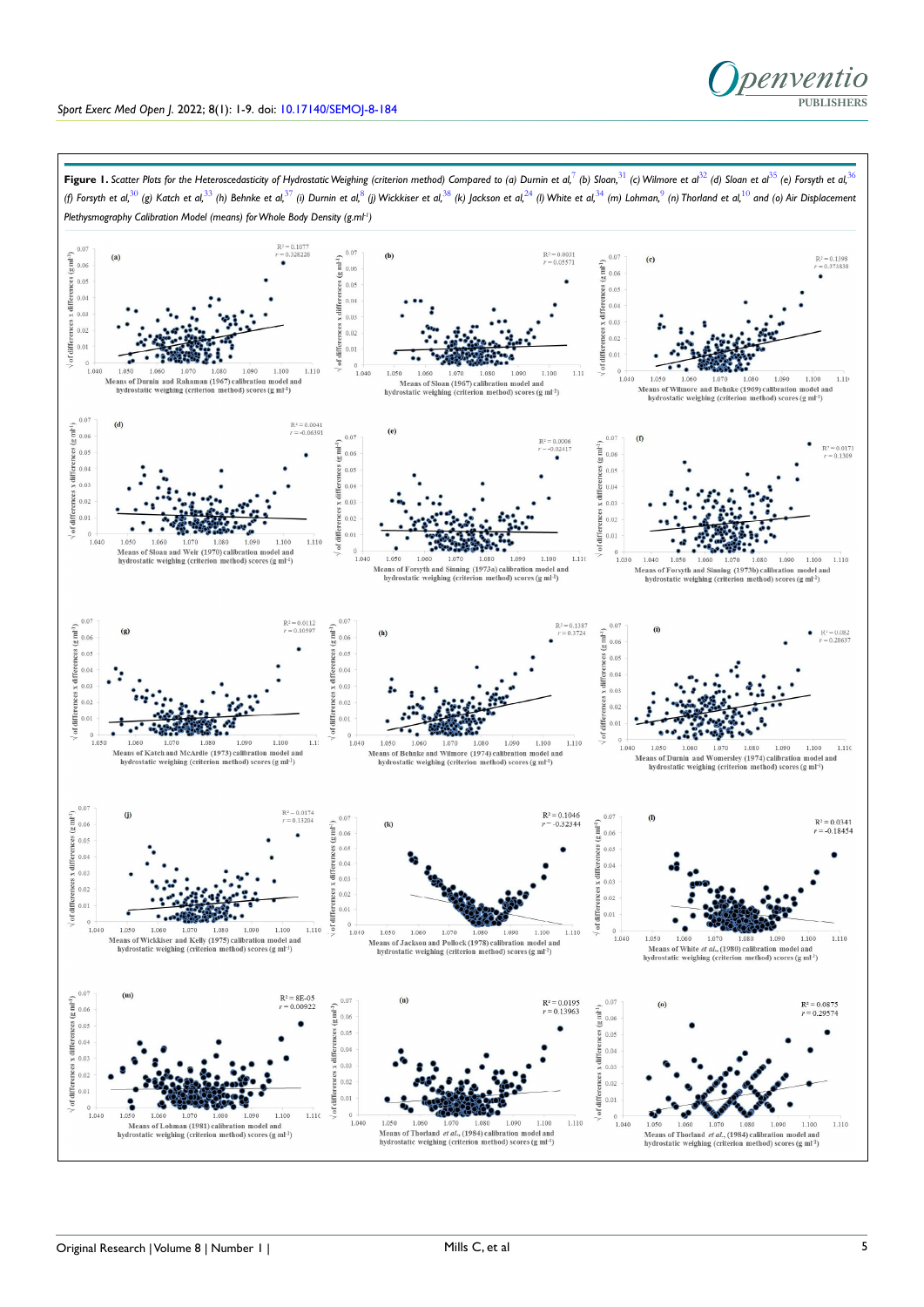## Sport Exerc Med Open *J.* 2022; 8(1): 1-9. doi: [10.17140/SEMOJ-8-184](http://dx.doi.org/10.17140/SEMOJ-8-184)



bration model. It is important to stress that it is unlikely that the calibration models will agree exactly for estimated whole body density (g.ml<sup>-1</sup>) amongst themselves, but these findings suggest a need to provide an explanation as to why 13 calibration models (on average) under-reported and two calibration models (on average) over-reported body density for a group of professional footballers. The statistics provided here cannot answer this question. Indeed, the question that this research needed to ask is, are the 95% limits of agreement narrow enough for measurements to be of practical use.

Whilst reviewing the literature, various limitations with the design and development of their calibration models became apparent. Five main limitations were identified. Firstly, the most frequently used measures that were used as part of the components of the calibration models included the subscapular, triceps, supraspinale, iliac crest, abdominal and anterior thigh skinfolds, biacromial and biiliocristal breadths and chest and waist girths (Table 2). Yet further scrutiny found that half of the models did to incorporate of any limb measures which failed to support empirical studies and recommendations in the literature about the value that skinfolds from the lower limb account for a significantly greater proportion of variance in body fat[.39-41](#page-7-21) Secondly, in some instances some variables were provided as stand-alone outcomes some as a combination of summed variables, some squared or even logged (Table 2), thereby providing the outcome with a different bias and if used indiscriminately, the strength of the outcome is lost.<sup>11-13,42</sup> Thirdly, too frequently the sample sizes have been too restrictive to be effective indicators of the predictive nature of the existing calibration model and therefore raises concern over its practical use.<sup>16,17</sup> Ten studies investigated had less than  $n=100$  participants in their sample and in some instances as low as n=50 participants. Fourthly, evidence that cross-validation has either been ignored or

|                                  | <b>Bias</b><br>$(g.ml-1)$ | (95 LoA)                            |                                     |  |  |
|----------------------------------|---------------------------|-------------------------------------|-------------------------------------|--|--|
| <b>Calibration Models</b>        |                           | <b>Lower Limit</b><br>$(g.ml^{-1})$ | <b>Upper Limit</b><br>$(g.ml^{-1})$ |  |  |
| Durnin et al <sup>7</sup>        | $+0.009$                  | $-0.018$                            | $+0.036$                            |  |  |
| $S$ loan $31$                    | $+0.000$                  | $-0.027$                            | $+0.028$                            |  |  |
| Wilmore et al <sup>32</sup>      | $+0.008$                  | $-0.019$                            | $+0.034$                            |  |  |
| Sloan et $al35$                  | $+0.001$                  | $-0.027$                            | $+0.029$                            |  |  |
| Forsyth et al <sup>36</sup>      | $+0.006$                  | $-0.023$                            | $+0.034$                            |  |  |
| Forsyth et al <sup>30</sup>      | $+0.015$                  | $-0.015$                            | $+0.045$                            |  |  |
| Katch et al <sup>33</sup>        | $+0.001$                  | $-0.026$                            | $+0.027$                            |  |  |
| Behnke et al <sup>37</sup>       | $+0.007$                  | $-0.019$                            | $+0.033$                            |  |  |
| Durnin et al <sup>8</sup>        | $+0.015$                  | $-0.012$                            | $+0.043$                            |  |  |
| Wickkiser et al <sup>38</sup>    | $+0.001$                  | $-0.028$                            | $+0.029$                            |  |  |
| Jackson et al <sup>24</sup>      | $-0.006$                  | $-0.033$                            | $+0.021$                            |  |  |
| White et $al^{38}$               | $-0.005$                  | $-0.031$                            | $+0.021$                            |  |  |
| Lohman <sup>9</sup>              | $+0.004$                  | $-0.024$                            | $+0.032$                            |  |  |
| Thorland et al <sup>10</sup>     | $+0.003$                  | $-0.024$                            | $+0.030$                            |  |  |
| Air displacement plethysmography | $+0.004$                  | $-0.024$                            | $+0.033$                            |  |  |

used on very low restrictive sample numbers can raise doubt over the models specificity and validity.<sup>[4](#page-6-2)</sup> Examination of the 14 published calibration models found that 10 failed to cross-validate their data with another sample from the population of interest, 3 crossvalidated but with other published calibration models and only one  $model<sup>24</sup>$  $model<sup>24</sup>$  $model<sup>24</sup>$  cross-validated their data. The fifth limitation was arguably the inappropriate analytical methods to develop these models. Correlation coefficients and linear regression methods as indices of the equations' validity and decisions based upon outcomes generated from employing the 95% limits of agreement analyses are the preferred analysis of choice. Furthermore, the decision to log transform heteroscedastic data has also become an area of debate, particularly when considering whether there is a need to find the cause and resolve heteroscedasticity.<sup>43</sup>

# **DISCUSSION**

The aim of the present study was to gain some insight into the validity of estimating whole body density  $(g.m<sup>1</sup>)$  from 15 calibration models that already exist in the public domain by comparing them to those gathered from the criterion hydrostatic weighing method in a large sample of professional footballers. The Bland and Altman 95% limits of agreement approaches findings were too wide to state with authority that these calibration models can be used interchangeably with the criterion method to assess whole body density in professional football players. Thirteen (13) calibration models found that (on average) estimated whole body density (g.ml-1) derived from hydrostatic weighing was greater than whole body density (g.ml<sup>-1</sup>) derived from the models. Bias ranged from -0.005 to  $+0.009$  g.ml<sup>-1</sup> and random errors ranged from 1.012 to 1.079 g.ml<sup>-1</sup>. Furthermore, Bland et al<sup>26</sup> 95% limits of agreement approaches were used to determine heteroscedasticity. Of the 15 calibration models used within this study only Jackson et  $al<sup>24</sup>$  $al<sup>24</sup>$  $al<sup>24</sup>$  model illustrated heteroscedasticity with r values of -0.323 and  $R^2$  (%)

**Table 4.** *Rank order of 95% Upper and Lower Limits of Agreement and Differences Indicators for (n=14) Calibration Models Plus Air Displacement Method for Whole Body Density of 1.045 (g.ml-1)*

| <b>Calibration Models</b>        | <b>Lower Limit</b><br>$(g.mI+)$ | <b>Upper Limit</b><br>(g.mI <sup>1</sup> ) | <b>Difference</b><br>(g.mI <sup>1</sup> ) |
|----------------------------------|---------------------------------|--------------------------------------------|-------------------------------------------|
| Behnke et al <sup>37</sup>       | 1.026                           | 1.078                                      | 0.052                                     |
| White et $al^{38}$               | 1.014                           | 1.066                                      | 0.052                                     |
| Wilmore et al <sup>32</sup>      | 1.026                           | 1.079                                      | 0.053                                     |
| Katch et al <sup>33</sup>        | 1.019                           | 1.072                                      | 0.053                                     |
| Durnin et al $7$                 | 1.027                           | 1.081                                      | 0.054                                     |
| Jackson et al <sup>24</sup>      | 1.012                           | 1.066                                      | 0.054                                     |
| Thorland et $al^{10}$            | 1.021                           | 1.075                                      | 0.054                                     |
| $S$ loan $31$                    | 1.018                           | 1.073                                      | 0.055                                     |
| Durnin et al <sup>8</sup>        | 1.033                           | 1.088                                      | 0.055                                     |
| Sloan et al <sup>35</sup>        | 1.018                           | 1.074                                      | 0.056                                     |
| Lohman <sup>9</sup>              | 1.021                           | 1.077                                      | 0.056                                     |
| Air displacement plethysmography | 1.021                           | 1.078                                      | 0.057                                     |
| Wickkiser et al $^{38}$          | 1.017                           | 1.074                                      | 0.057                                     |
| Forsyth et al <sup>36</sup>      | 1.022                           | 1.079                                      | 0.057                                     |
| Forsyth et al <sup>30</sup>      | 1.030                           | 1.090                                      | 0.060                                     |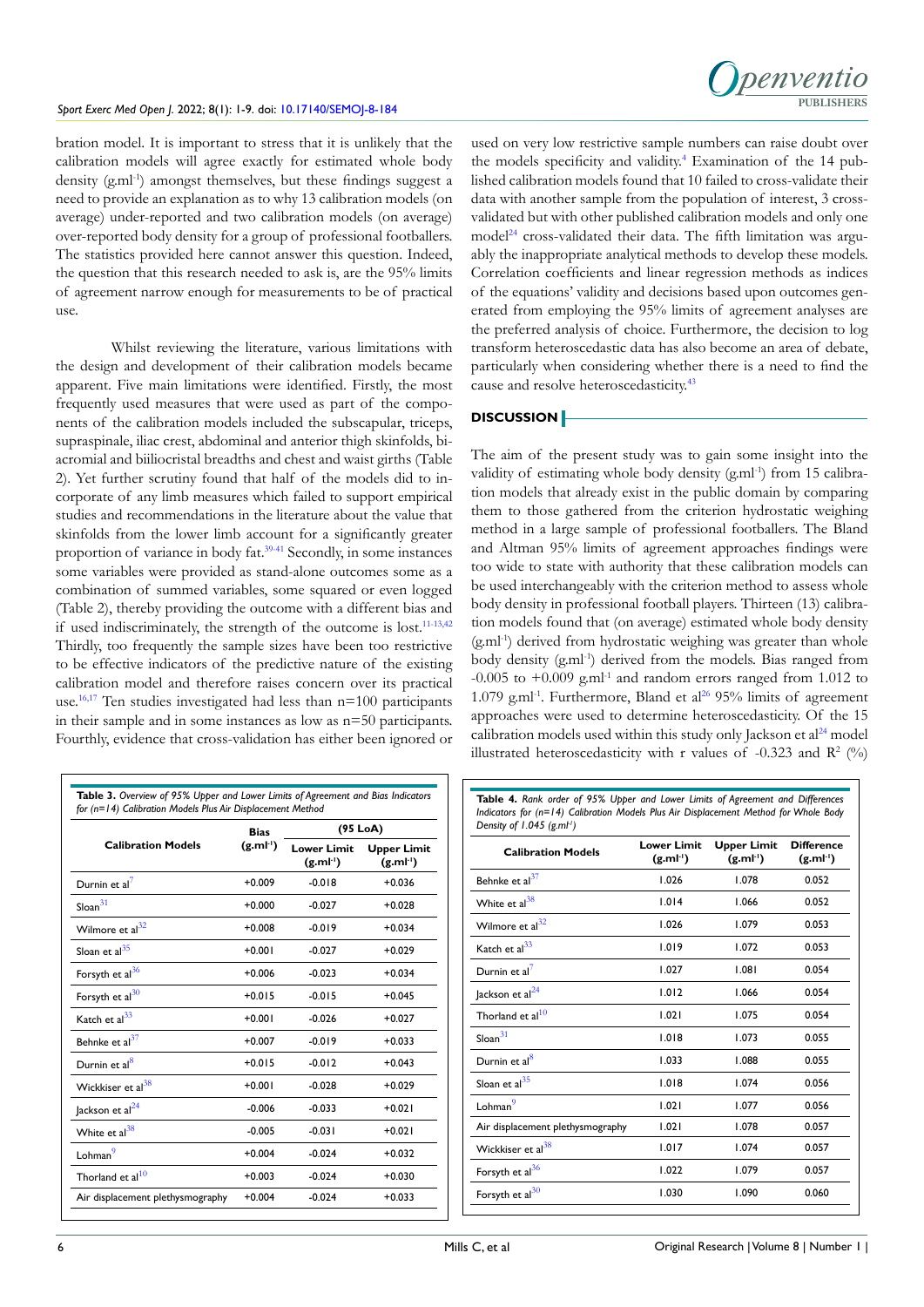

coefficients of 0.1046% and *p*=0.01.

Given that the Jackson et  $al<sup>24</sup>$  was the only calibration model which demonstrated heteroscedasticity from Figure 1, a decision was needed whether to log transform all data. As there was no measurement error or reliability issues across the variables or calibration models, a judgement was made not to log transform and therefore keep the data in its present condition. Due to the obvious patterns of distribution for whole body density (g.ml-1) from 15 calibration models, a hypothetical whole body density value of 1.045 g.ml-1 was applied for each individual calibration model *via* limits of agreement. A rank order of 95% upper and lower limits was determined to provide an overview that would best identify the best model to use for the current population of professional footballers. The model developed by Forsyth et al<sup>[30](#page-7-14)</sup> was considered the best where bias ranged from -0.015 to  $+0.045$  g.ml<sup>-1</sup> with whole body density values ranging from 1.025 to 1.081 g.ml<sup>-1</sup>.

Whilst reviewing the literature, it became apparent that the researchers cited had various limitations with the design and development of their calibration models. Nonetheless, what is questionable is the reason why the literature does not have any calibration models to estimate whole body density  $(g.m<sup>1</sup>)$  available for professional football players, especially given the popularity and income generation with the sport. Generally speaking, results indicated that most models that were used had high reliability values, but exploitation of whole body density values occurred with severe underestimation of whole body density (g.ml<sup>-1</sup>) of professional footballers, thereby raising doubt over the validity of such calibration models for use within the current population. Therefore, sport scientists that are cognisant that calibration models have the potential to provide an insight into players' body composition, thus contributing towards the optimisation of performance potential.<sup>44</sup> Yet, in reality there are no hard-set rules on what calibration models to use for a specific population sample, but care must be taken by the sport scientist when selecting an appropriate calibration model for application in a professional football context by considering the most appropriate criteria about what constitutes practical significance. For instance, by considering (i) circumstances of initial validation and any collinearity issues (ii) a large enough sample size even after the division of gender and age groupings and (iii) at least 9 variables per participant.<sup>[6,](#page-6-3)[20,21](#page-7-4)</sup>

In essence, the 95% limits of agreement of this study's findings were not narrow enough for measurements to be of practical use. In most instances, the error (the disagreement) was too great, and as such it would be detrimental to what this study can conclude about professional players' whole body density (g.ml<sup>-1</sup>). Therefore, there is a need to develop a sport specific calibration model for use with professional football players which is both war-ranted and desirable.<sup>[2,](#page-6-1)[42](#page-8-3)</sup> Moreover, new models should ideally be based on measures from large sample sizes and these should also include the entire playing spectrum of football players and above all, decisions about the calibration model's specificity should be established with reference to sound research principles such as crossvalidation procedures.

#### **DECLARATION OF INTEREST STATEMENT**

N/A.

# **CONFLICTS OF INTEREST**

The authors declare that they have no conflicts of interest.

# **REFERENCES**

<span id="page-6-0"></span>1. Clark RR, Kuta JM, Sullivan JC. Prediction of percent body fat in adult males using dual energy x-ray absorptiometry, skinfolds, and hydrostatic weighing. *Med Sci Sports Exerc*. 1993; 25(4): 528- 535. doi: [10.1249/00005768-199304000-00017](http://doi.org/10.1249/00005768-199304000-00017)

<span id="page-6-1"></span>2. Provyn S, Scafoglieri A, Tresignie J, Lumé C, Clarys JP, Bautmans I. Critical appraisal of selected body composition data acquisition techniques in public health. In: Maddock J, ed. *Public Health-Social and Behavioural Health*. Rijeka, Croatia: IntechOpen; 2012: 133-152.

3. Russo GE, Gruppioni G, Gueresi P, Belcastro MG, Marchesini V. Skinfolds and body composition of sports participants. *J Sports Med Phys Fitness*. 1992; 32(3): 303-313.

<span id="page-6-2"></span>4. Atkinson G, Nevill AM. Selected issues in the design and analysis of sport performance research. *J Sports Sci*. 2001; 19: 811-827. doi: [10.1080/026404101317015447](http://doi.org/10.1080/026404101317015447)

5. Vincent WJ. *Statistics in Kinesiology*. Champaign, IL, USA: Human Kinetics; 1995.

<span id="page-6-3"></span>6. Heyward VH. Nutrition and athletic performance: A position of the American Dietetic Association, Dietitians of Canada, and the American College of Sports Medicine. *J Am Diet Assoc*. 2000; 100 (12): 1543-1556.

<span id="page-6-4"></span>7. Durnin JVGA, Rahaman MM. The assessment of the amount of fat in the human body from skinfold thickness. *Br J Nutr*. 1967; 21(3): 681-689. doi: [10.1079/bjn19670070](http://doi.org/10.1079/bjn19670070)

<span id="page-6-6"></span>8. Durnin JVGA, Womersley J. Body fat assessed from total body density and its estimation from skinfold thickness: Measurements on 481 men and women aged from 16 to 72 years. *Br J Nutr*. 1974; 32(1): 77-97. doi: [10.1079/bjn19740060](http://doi.org/10.1079/bjn19740060)

<span id="page-6-7"></span>9. Lohman TG. Skinfolds and body density and their relation to body fatness: A review. *Hum Biol*. 1981; 53(2); 181-221.

<span id="page-6-8"></span>10. Thorland WG, Johnson GO, Tharp GD, Fagot TG, Hammer RW. Validity of anthropometric equations for the estimation of body density in adolescent athletes. *Med Sci Sports Exerc*. 1984; 16(1): 77-81.

<span id="page-6-5"></span>11. Ball SD, Altena TS, Swan PD. Comparison of anthropometry to DXA: A new prediction equation for men. *Eur J Clin Nutr*. 2004; 58(11): 1525-1531. doi: [10.1038/sj.ejcn.1602003](http://doi.org/10.1038/sj.ejcn.1602003)

12. Ishiguro N, Kanehisa H, Miyani M, Masuo Y, Fukunaga T. A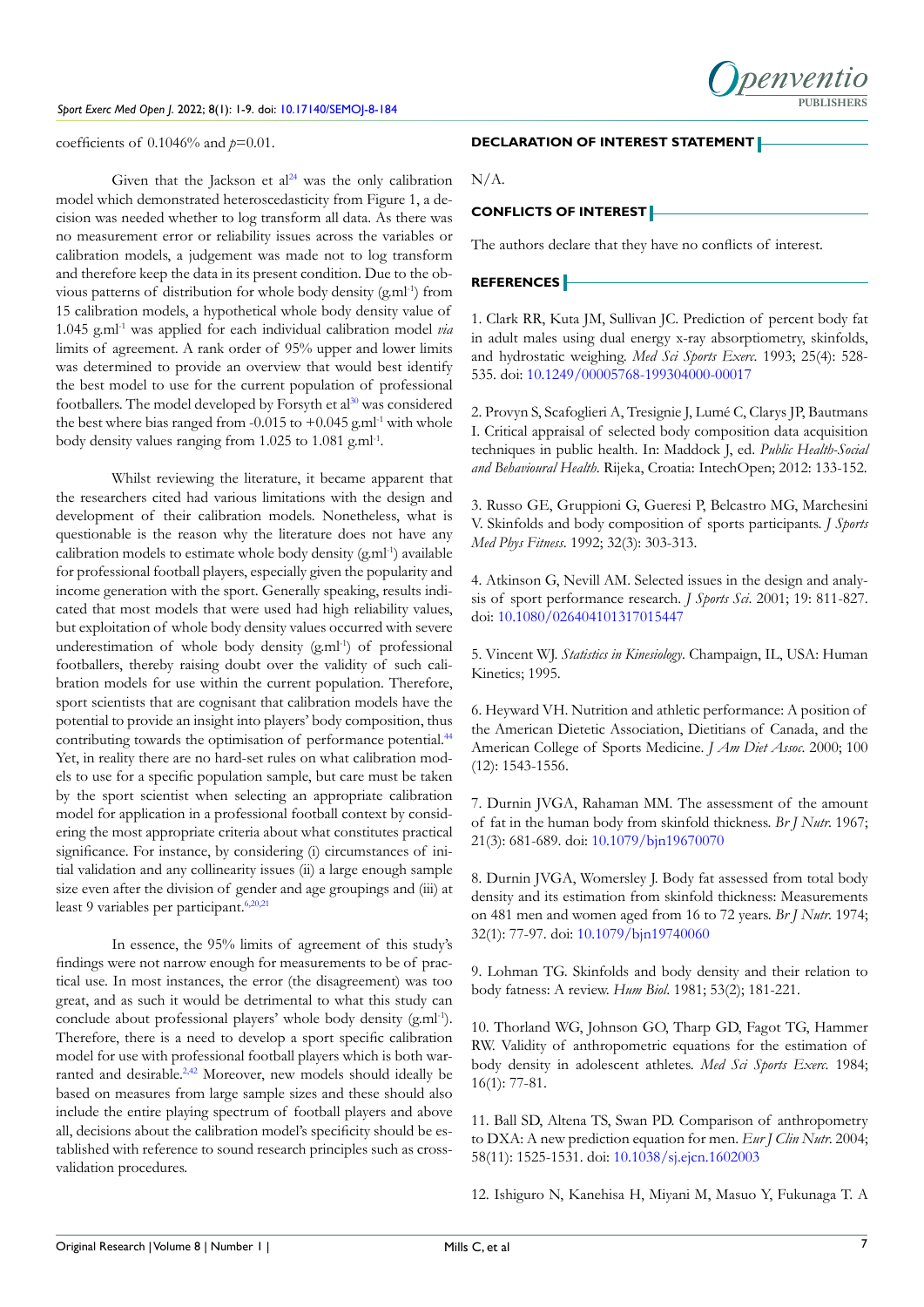

comparison of three biological impedance analyses for predicting lean body mass in a population with a large difference in muscularity. *Eur J Appl Physiol*. 2005; 94(1-2): 25-35. doi: [10.1007/s00421-](http://doi.org/10.1007/s00421-004-1259-2) [004-1259-2](http://doi.org/10.1007/s00421-004-1259-2)

13. Peeters MW, Goris M, Keustermans G, Pelgrim K, Claessens AL. Body composition in athletes: A comparison of densitometric methods and tracking of individual differences. *European Journal of Sport Sciences*. 2013; 13(1): 78-85. doi: [10.1080/17461391.2011.606836](http://doi.org/10.1080/17461391.2011.606836)

<span id="page-7-0"></span>14. Mason CH, Perreault WD. Collinearity, power, and interpretation of multiple regression analysis. *Journal of Marketing Research*. 1991; 28(3): 268-280. doi: [10.2307/3172863](http://doi.org/10.2307/3172863)

15. Tormod N, Bjørn-Helge M. Understanding the collinearity problem in regression and discriminant analysis. *Journal of Chemometrics*. 2001; 15(4); 413-426. doi: [10.1002/cem.676](http://doi.org/10.1002/cem.676)

<span id="page-7-1"></span>16. Hawes MR, Martin AD. Human body composition. In: Eston R, Reilly T, eds. *Kinanthropometry and Exercise Physiology Laboratory Manual*. 2nd ed. London, England: E. and F.N. Spon; 2001: 1-46.

<span id="page-7-2"></span>17. Atkinson G. What is this thing called measurement error? In: Reilly T, Marfell-Jones M, eds. Paper presented at: Kinanthropometry VIII: Proceedings of the 8<sup>th</sup> International Conference of the International Society for the Advancement of Kinanthropometry; 2003; London, England: Taylor and Francis. 2003. 1-12.

<span id="page-7-3"></span>18. Sun SS, Chumlea WC. Statistical methods. In: Heymsfield SB, Lohman TG, Wang Z, Going SB, eds. *Human Body Composition*. 2nd ed. Champaign, IL, USA: Human Kinetics; 2005.

19. Cohen J. *Statistical Power Analysis*. 2nd ed. New Jersey, NY, USA: Lawrence Erlbaum Associates; 1988.

<span id="page-7-4"></span>20. Mayhew JL, Clarke BA, McKeown BC, Montaldi DH. Accuracy of anthropometric equations for estimating body composition in female athletes. *J Sports Med Phys Fitness*. 1985; 25(3): 120-126.

<span id="page-7-19"></span>21. Cooper S-M. Consistency of anthropometric predictive equations for the assessment of body composition characteristics in adolescent Rugby Union players. *Journal of Sports Sciences*. 1995; 13(6): 499-500.

<span id="page-7-6"></span>22. Altman DG, Bland MJ. Commentary on quantifying agreement between two methods of measurement. *Clinical Chemistry*. 2002; 48(5): 801-802. doi: [10.1093/clinchem/48.5.801](http://doi.org/10.1093/clinchem/48.5.801)

<span id="page-7-7"></span>23. Nevill AM, Atkinson G. Assessing agreement between measurements recorded on a ratio scale in sports medicine and sports science. *Br J Sports Med*. 1997; 31(4): 314-318. doi: [10.1136/](http://doi.org/10.1136/bjsm.31.4.314) [bjsm.31.4.314](http://doi.org/10.1136/bjsm.31.4.314)

<span id="page-7-8"></span>24. Jackson AS, Pollock ML. Generalized equations fat predictions of body density of men. *Br J Nutr*. 1978; 40(3): 497-504. doi: [10.1079/BJN19780152](http://doi.org/10.1079/BJN19780152)

<span id="page-7-9"></span>25. Mills CD, Cooper S-M, Croix MDS, James DVB. Measurement reliability and precision of anthropometric measures for the estimation of whole body density in professional football players. *Open Access Journal of Biomedical Science*. 2020; 3(1): 658-666. doi: [10.38125/OAJBS.000227](http://doi.org/10.38125/OAJBS.000227)

<span id="page-7-5"></span>26. Bland JM, Altman DG. Statistical methods for assessing agreement between two methods of clinical measurement. *Lancet.* 1986; 1: 307-310.

<span id="page-7-18"></span>27. International Society for the Advancement of Kinanthropometry (ISAK). Paper presented at: International Standards for Anthropometric Assessment. 2001; Sydney, Australia.

28. Ludbrook J. Confidence in Altman-Bland plots: A critical review of the method of differences. *Clin Exp Pharmacol Physiol.* 2010; 37(2): 143-149. doi: [10.1111/j.1440-1681.2009.05288.x](http://doi.org/10.1111/j.1440-1681.2009.05288.x)

29. Woodman RJ. Bland-Altman beyond the basics: Creating confidence with badly behaved data. *Clin Exp Pharmacol Physiol*. 2010; 37(2): 141-142. doi: [10.1111/j.1440-1681.2009.05320.x](http://doi.org/10.1111/j.1440-1681.2009.05320.x)

<span id="page-7-14"></span>30. Forsyth HL, Sinning WE. The anthropometric estimation of body density and lean body weight of male athletes. *Med Sci Sports*. 1973b; 5(3): 174-180.

<span id="page-7-10"></span>31. Sloan AW. Estimation of body fat in young men. *J Appl Physiol*. 1967; 23(3): 311-315. doi: [10.1152/jappl.1967.23.3.311](http://doi.org/10.1152/jappl.1967.23.3.311)

<span id="page-7-11"></span>32. Wilmore JH, Behnke AR. An anthropometric estimation of body density and lean body weight in young men. *J Appl Physiol*. 1969; 27(1): 25-31. doi: [10.1152/jappl.1969.27.1.25](http://doi.org/10.1152/jappl.1969.27.1.25)

<span id="page-7-15"></span>33. Katch FI, McArdle WD. Prediction of body density from simple anthropometric measurements in college-age men and women. *Hum Biol*. 1973; 45(3): 445-451.

<span id="page-7-20"></span>34. White J, Mayhew JL, Piper FC. Prediction of body composition in college football players. *J Sports Med Phys Fitness*. 1980; 20(3): 317-324.

<span id="page-7-12"></span>35. Sloan AW, Weir JB. Nomograms for prediction of body density and total body fat from skinfold measurements. *J Appl Physiol*. 1970; 28(2): 221-222. doi: [10.1152/jappl.1970.28.2.221](http://doi.org/10.1152/jappl.1970.28.2.221)

<span id="page-7-13"></span>36. Forsyth HL, Sinning WE. The anthropometric estimation of body density and lean body weight of male athletes. *Med Sci Sports*. 1973a; 5(3): 174-180.

<span id="page-7-16"></span>37. Behnke AR, Wilmore JH. *Evaluation and Regulation of Body Build and Composition (International Research Monograph Series in Physical Education)*. New Jersey, USA: Prentice-Hall Inc; 1974.

<span id="page-7-17"></span>38. Wickkiser J, Kelly J. The body composition of a college football team. *Med Sci Sports*. 1975; 7(3): 199-202.

<span id="page-7-21"></span>39. Clarys JP, Martin AD, Drinkwater DT, Marfell Jones MJ. The skinfold: Myth and reality. *J Sports Sci*. 1987; 5(1): 3-33. doi: